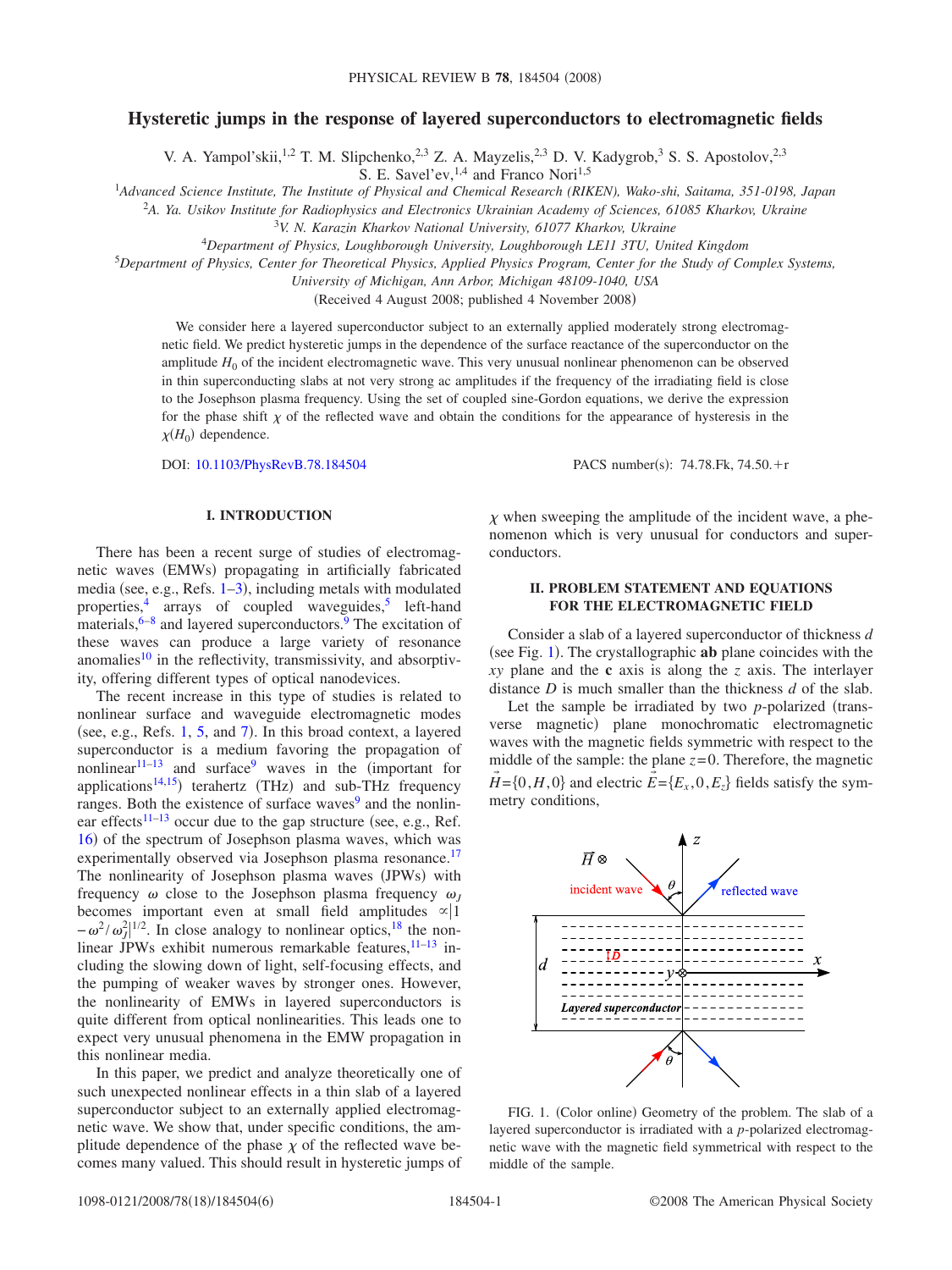$$
H(x, z, t) = H(x, -z, t),
$$
  

$$
E_x(x, z, t) = -E_x(x, -z, t), \quad E_z(x, z, t) = E_z(x, -z, t).
$$
 (1)

Due to this symmetry, we will only consider the field distribution in the upper half space  $z > 0$ .

The electromagnetic field in the vacuum,  $z > d/2$ , is the sum of the incident and specularly reflected waves. The Maxwell equations give for them

<span id="page-1-5"></span>
$$
H^{V}(x, z, t) = H_0 \cos \gamma_{-} + H_r \cos(\gamma_{+} + \chi),
$$
  
\n
$$
E_x^{V}(x, z, t) = -\frac{k_z}{k} [H_0 \sin \gamma_{-} - H_r \sin(\gamma_{+} + \chi)],
$$
  
\n
$$
\gamma_{-} = k_x x - k_z z - \omega t, \quad \gamma_{+} = k_x x + k_z z - k_z d - \omega t, \quad (2)
$$

with  $k_x = k \sin \theta$ ,  $k_z = k \cos \theta$ , and  $k = \omega/c$ . Here  $\omega$  is the wave frequency,  $c$  is the speed of light, and  $\theta$  is the angle of incidence. The value of  $\chi$  is the phase shift of the reflected wave at the boundary  $z = d/2$  of the slab. As is known,  $\chi$  defines the surface reactance  $X$  of a sample: when neglecting the dissipation,

$$
X = \frac{4\pi}{c} \tan\left(\frac{\chi}{2}\right) \cos \theta.
$$

Inside a layered superconductor, the electromagnetic field is determined by the interlayer gauge-invariant phase difference  $\varphi$  of the order parameter. The spatial distribution of  $\varphi(x, z, t)$  obeys the set of coupled sine-Gordon equations (see, e.g., Ref.  $19$  and  $20$ ). We consider the nonlinear JPWs with  $|\varphi| \ll 1$ , when the Josephson current  $J_c \sin \varphi$  can be approximated by  $J_c(\varphi - \varphi^3/6)$ . We also assume that the gaugeinvariant phase difference experiences small changes on the scale *D* in the *z* direction, and thus we can use the continuum approach. In the continuum limit, the coupled sine-Gordon equation has the form,

$$
\left(1 - \lambda_{ab}^2 \frac{\partial^2}{\partial z^2}\right) \left(\frac{1}{\omega_J^2} \frac{\partial^2 \varphi}{\partial t^2} + \varphi - \frac{\varphi^3}{6}\right) - \lambda_c^2 \frac{\partial^2 \varphi}{\partial x^2} = 0.
$$
 (3)

<span id="page-1-0"></span>Here  $\lambda_{ab}$  and  $\lambda_c = c/\omega_J \epsilon^{1/2}$  are the London penetration depths across and along layers, respectively, and  $\omega_I$  $=(8\pi e D J_c/\hbar \varepsilon)^{1/2}$  is the Josephson plasma frequency. The latter is determined by the maximum Josephson current  $J_c$ , the interlayer dielectric constant  $\varepsilon$ , and the interlayer spacing *D*. The spatial variations in the *z* direction of the fields inside the very thin superconducting layers are neglected. Here we also omit the dissipation terms related to the quasiparticle conductivity. They are controlled by the sample temperature *T* and can be reduced to negligibly small values. Moreover, in Eq.  $(3)$  $(3)$  $(3)$ , we neglect the term with the capacitive coupling, for waves with sufficiently high  $k_x = k \sin \theta \sim \omega/c \gg \beta/\lambda_c$ . Here  $\beta = R_D^2 \varepsilon / sD \ll 1$  is the prefactor of the capacitive coupling,<sup>21</sup>  $\overline{R}_D$  is the Debye length for a charge in a superconductor, and *s* is the thickness of the superconducting layers.

The coupled sine-Gordon Eq.  $(3)$  $(3)$  $(3)$  for weakly nonlinear Josephson plasma waves was derived in Ref. [13.](#page-5-1) The reasons why dissipation is negligible in the regime  $|1 - \omega^2 / \omega_j^2| \ll 1$ 

<span id="page-1-2"></span>are also discussed in Ref. [13.](#page-5-1) The magnetic and electric fields in a layered superconductor are related to the gaugeinvariant phase difference as

$$
\frac{\partial H^S}{\partial x} = \frac{\mathcal{H}_0}{\lambda_c} \left( \frac{1}{\omega_J^2} \frac{\partial^2 \varphi}{\partial t^2} + \varphi - \frac{\varphi^3}{6} \right),
$$
  

$$
E_x^S = -\frac{\lambda_{ab}^2}{c} \frac{\partial^2 H^S}{\partial z \partial t}, \quad \mathcal{H}_0 = \frac{\Phi_0}{2\pi D \lambda_c},
$$
 (4)

where  $\Phi_0 = \pi c \hbar / e$  is the flux quantum and *e* is the elementary charge.

As was shown in Ref.  $13$  $13$ , the nonlinearity in Eq.  $(3)$  can play a crucial role in the wave propagation for frequencies close to  $\omega_j$ , i.e., for  $|1-\Omega^2| = |1-\omega^2/\omega_j^2| \le 1$ . Indeed, if  $\varphi$  $\sim \sqrt{|1-\Omega^2|} \le 1$ , the cubic term  $\varphi^3$  $\varphi^3$  in Eq. (3) is of the same order as the linear term  $\omega_J^{-2} \partial^2 \varphi / \partial t^2 + \varphi$ .

We consider the frequency range below the Josephson plasma frequency,  $\Omega$  < 1, and seek a solution of Eq. ([3](#page-1-0)) of the form,

$$
\varphi(x, z, t) = a(z)(1 - \Omega^2)^{1/2} \sin(\gamma_0 + \alpha),
$$
  

$$
\gamma_0 = k_x x - k_z d/2 - \omega t,
$$
 (5)

<span id="page-1-1"></span>keeping only the first harmonics in  $(k_x x - \omega t)$ .

Substituting  $\varphi$  in Eq. ([5](#page-1-1)) into Eq. ([4](#page-1-2)), one obtains

$$
H^{S}(x,\zeta,t) = -\mathcal{H}_{0} \frac{(1-\Omega^{2})}{\kappa} h(\zeta) \cos(\gamma_{0} + \alpha),
$$
  

$$
E_{x}^{S}(x,\zeta,t) = \mathcal{H}_{0} \frac{(1-\Omega^{2})}{\kappa} Ph'(\zeta) \sin(\gamma_{0} + \alpha).
$$
 (6)

Here we introduce the dimensionless variables,

$$
h(\zeta) = a(\zeta) - \frac{a^3(\zeta)}{8}, \quad \zeta = \frac{\kappa z}{\lambda_{ab}},\tag{7}
$$

<span id="page-1-6"></span>and parameters

$$
P = \frac{\lambda_{ab}}{\lambda_c} \frac{\kappa}{\sqrt{\varepsilon}}, \quad \kappa = \frac{\lambda_c k_x}{(1 - \Omega^2)^{1/2}}, \tag{8}
$$

and the prime denotes  $d/d\zeta$ .

Equations  $(3)$  $(3)$  $(3)$  and  $(5)$  $(5)$  $(5)$  yield the ordinary second-order differential equation for  $a(z)$ :

$$
\left[1 - \kappa^2 \frac{d^2}{d\xi^2}\right] \left(a - \frac{a^3}{8}\right) + \kappa^2 a = 0.
$$
 (9)

<span id="page-1-3"></span>Further, we also assume  $\kappa \geq 1$ , which is valid for not very small incident angles  $\theta$ . In this case, integrating Eq. ([9](#page-1-3)) with the symmetry condition

 $a'(0) = 0,$ 

we obtain

$$
\frac{3}{4}(a')^2 = \left(\frac{8 - 3a_0^2}{8 - 3a^2}\right)^2 - 1,\tag{10}
$$

<span id="page-1-4"></span>where  $a_0 = a(0)$ . The solution of Eq. ([10](#page-1-4)) can be written in the implicit form,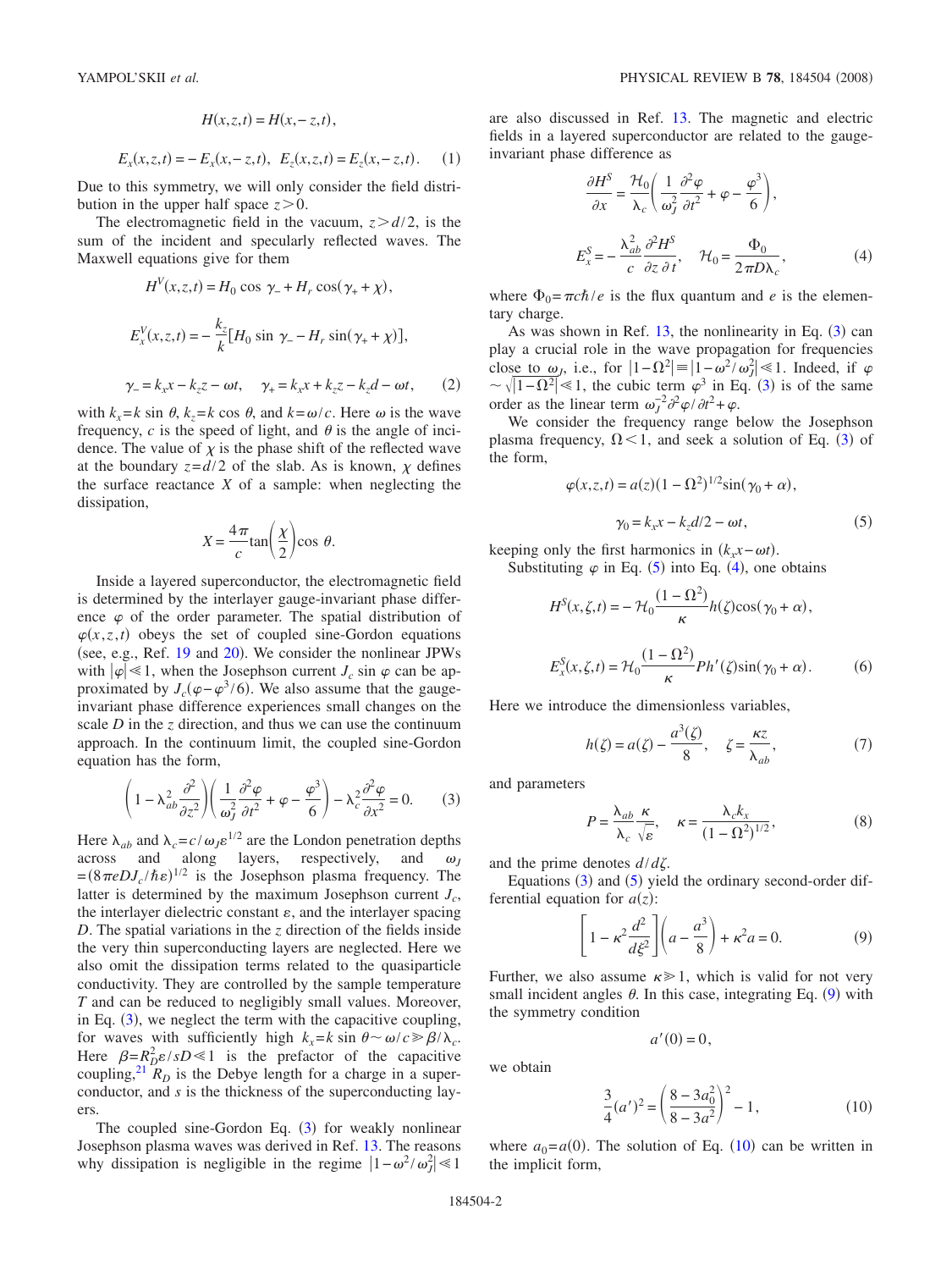<span id="page-2-0"></span>

FIG. 2. (Color online) The phase diagram  $a'(a)$  (for  $a > 0$ ). Recall that *a* is the amplitude of the gauge-invariant phase  $\varphi$  [see Eq.  $(5)$  $(5)$  $(5)$ ] while  $a'$  is its derivative with respect to the dimensionless coordinate  $\zeta = \kappa z / \lambda_{ab}$ . The paths along the arrows on the phase trajectories between solid circles correspond to the change of the coordinate *z* inside the sample, from  $z = -d/2$  to  $z = d/2$ . Open circles correspond to the middle of the slab  $(z=0)$ .

$$
\zeta = \sqrt{\frac{3}{4}} \int_{a_0}^{a(\zeta)} da \frac{8 - 3a^2}{\sqrt{(8 - 3a_0^2)^2 - (8 - 3a^2)^2}}.
$$
 (11)

<span id="page-2-1"></span>The phase diagram, i.e., the set of  $a'(a)$  curves for different values of the constant  $a_0$ , is shown in Fig. [2.](#page-2-0) Solid circles mark the sample boundaries while open circles indicate the middle of the slab. Arrows show the direction of motion along the phase trajectories when increasing the coordinate  $\zeta$ .

Thus the electromagnetic fields in the vacuum and in the superconducting slab are determined by Eqs.  $(2)$  $(2)$  $(2)$  and  $(6)$  $(6)$  $(6)$ , respectively. The latter equations contain the function  $a(\zeta)$ given by Eq.  $(11)$  $(11)$  $(11)$ .

### **III. PHASE SHIFT OF THE REFLECTED WAVE**

Now we find the relationship between the phase shift  $\chi$  of the reflected wave and the amplitude  $H_0$  of the incident wave. With this purpose, we join the tangential components of the electric and magnetic fields in the vacuum and in the superconducting slab at the interface  $z = d/2$ . Thus, separating terms with  $sin(k_x x - \omega t)$  and  $cos(k_x x - \omega t)$ , we derive four equations for  $H_r$ ,  $H(d/2)$ ,  $\chi$ , and  $\alpha$ :

<span id="page-2-2"></span>
$$
-h_0 + h_r \cos \chi = Ph'(\delta) \sin \alpha,
$$
  

$$
-h_0 - h_r \cos \chi = h(\delta) \cos \alpha,
$$
  

$$
-h_r \sin \chi = Ph'(\delta) \cos \alpha,
$$
  

$$
-h_r \sin \chi = h(\delta) \sin \alpha.
$$
 (12)

<span id="page-2-5"></span>

FIG. 3. (Color online) The normalized magnetic field *h* versus the normalized amplitude  $a$  of the gauge-invariant phase  $\phi$ . This  $h(a)$  dependence is described by Eq.  $(7)$  $(7)$  $(7)$ . Arrows indicate the motion along the  $h(a)$  curve when changing the normalized amplitude  $h_0$  of the incident wave.

$$
h_0 = \frac{H_0}{\mathcal{H}_0} \frac{\kappa}{(1 - \Omega^2)}, \quad h_r = \frac{H_r}{\mathcal{H}_0} \frac{\kappa}{(1 - \Omega^2)},
$$

 $\delta = \frac{\kappa d}{2\lambda_{ab}}$  is the value of  $\zeta$  at the interface  $z = d/2$ . Note that, without any loss of generality, we can assume the value  $h(\delta)$  of the total magnetic field at the sample surface to be positive,  $h(\delta) > 0$ . A negative  $h(\delta)$  corresponds to replacing  $\chi \rightarrow \chi + \pi$  in Eq. ([12](#page-2-2)).

<span id="page-2-3"></span>Excluding  $h_r$  and  $\alpha$  from Eq. ([12](#page-2-2)), we find

$$
h_0 = \frac{1}{2} \sqrt{h^2(\delta) + [Ph'(\delta)]^2},\tag{13}
$$

$$
\chi = 2 \arctan\left(\frac{Ph'(\delta)}{h(\delta)}\right). \tag{14}
$$

<span id="page-2-4"></span>Equations  $(13)$  $(13)$  $(13)$  and  $(14)$  $(14)$  $(14)$ , together with Eqs.  $(7)$  $(7)$  $(7)$  and  $(11)$  $(11)$  $(11)$ , give, in an implicit form, the required dependence of the phase shift  $\chi$  on the amplitude of the incident wave  $H_0$ .

For further analysis of the amplitude dependence of the phase shift  $\chi$ , it is very important to take into account the non-single-valued relation between the values  $h(\delta)$  and  $a(\delta)$ . Indeed, Eq. ([7](#page-1-6)) and Fig. [3](#page-2-5) show that there exist *three values* of *a* that correspond to the *same value* of *h* if  $0 \le h$  $\leq (32/27)^{1/2}$ . Taking into account Eq. ([13](#page-2-3)), we conclude that three different values of the parameter  $h'(\delta)/h(\delta)$  in Eq. ([14](#page-2-4)) correspond to the same value of  $h_0$ . This results in the appearance of *three branches* of the dependence  $\chi(h_0)$ .

Below, for simplicity, we restrict ourselves to the case of small sample thicknesses, when

Here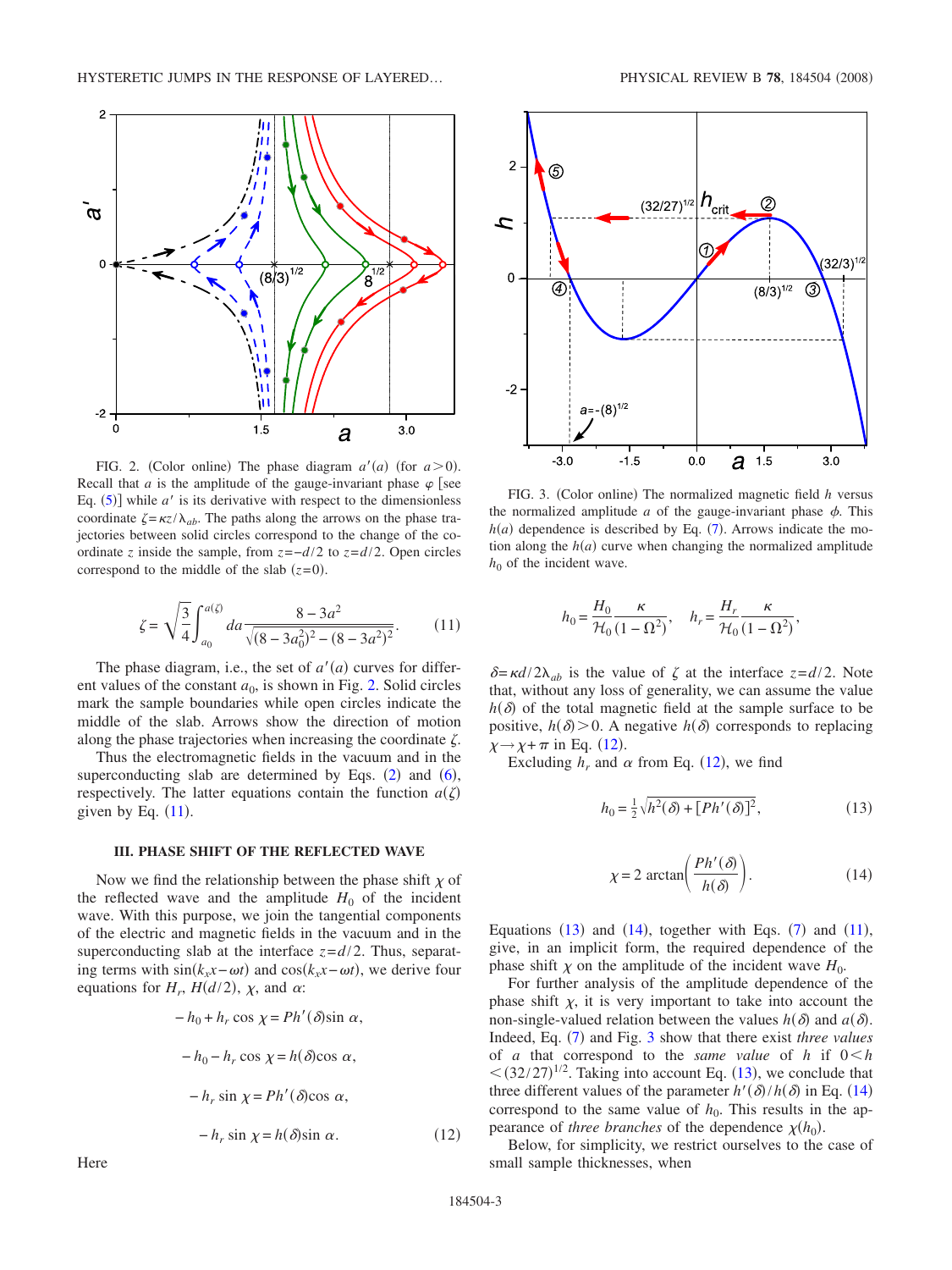<span id="page-3-0"></span>

FIG. 4. (Color online) The numerically obtained dependence of the phase shift  $\chi$  of the reflected wave on the dimensionless amplitude  $h_0$  of the incident electromagnetic wave. The values of the parameters here are:  $d/\lambda_{ab} = 0.05$ ,  $\lambda_c/\lambda_{ab} = 200$ ,  $\kappa = 10$ , and  $\varepsilon = 16$ . The insets show magnified portions of the  $\chi(h_0)$  plots. The arrows on the curves indicate how the phase shift  $\chi$  changes when periodically varying the amplitude  $h_0$ . The first jump in  $\chi(h_0)$  at  $h_0 = h_{0cr}$  is shown by the downward vertical arrow in inset (b). This produces a jump  $\Delta \chi$  ≈ −9*P* $\delta$ . The second (reverse) jump at  $h_0 = h_0^{\text{min}}$  is shown in the main frame and in inset (c). Namely, the upward vertical arrow [from  $\chi(h_0)|_{\text{before jump}} = -\pi$  to  $\chi(h_0)|_{\text{after jump}} \approx 0$ ] shows the jump in  $\chi(h_0)$ .

$$
\delta \ll 1. \tag{15}
$$

In this case,  $|a(\zeta) - a_0| \le 1$ , and Eq. ([11](#page-2-1)) is significantly simplified,

$$
a(\zeta) \simeq a_0 \bigg( 1 + \frac{4\zeta^2}{8 - 3a_0^2} \bigg),\tag{16}
$$

and one can easily derive the asymptotic equations for all three branches  $\chi(h_0)$ .

### **A.** Low-amplitude branch  $\chi(h_0)$

First, we discuss the branch of the dependence  $\chi(h_0)$  that corresponds to the portion "1–2" of the  $h(a)$  curve in Fig. [3.](#page-2-5) This monotonically increasing branch is shown by the blue curve (with number 1) in the main panel of Fig. [4,](#page-3-0) and also in inset (a) of Fig. [4.](#page-3-0) This blue branch is defined within the interval  $(0, h_{0cr})$  of the  $h_0$  change. The ending point  $h_{0cr}$  of the branch is described by the expression,

$$
h_{0cr} \simeq \sqrt{\frac{8}{27}} + \sqrt{\frac{3}{8}} P^2 \delta^2. \tag{17}
$$

At this point,

$$
\chi(h_{0\text{cr}}) \simeq 3P\delta - \sqrt{\frac{9}{8}}P\delta^2. \tag{18}
$$

The low-amplitude asymptotics of  $\chi(h_0)$  dependence is

$$
\chi \simeq 2P\delta\bigg(1 + \frac{h_0^2}{2}\bigg), \quad h_0 \ll 1. \tag{19}
$$

#### **B.** High-amplitude branch  $\chi(h_0)$

The second and third branches of the  $\chi(h_0)$  dependence correspond to the portions "2–3" and "4–5," respectively, of the  $h(a)$  curve in Fig. [3.](#page-2-5) The second and third branches of  $\chi(h_0)$  are shown by the green and red curves (indicated by numbers 2 and 3, respectively) in Fig. [4.](#page-3-0) The second branch exists in the interval

$$
h_0^{\min} < h_0 < h_{0cr}, \quad h_0^{\min} \simeq \sqrt{2} P \delta. \tag{20}
$$

As is seen in Fig. [4,](#page-3-0) the first and second branches of  $\chi(h_0)$ almost meet at the point  $h_{0cr}$ . The third branch is defined for

$$
h_0^{\min} < h_0 < \infty. \tag{21}
$$

The lower value  $h_0 = h_0^{\text{min}}$  for the second and third branches  $\chi(h_0)$  corresponds to the points 3 and 4 on the  $h(a)$ curve in Fig. [3.](#page-2-5) At these points,  $a(\delta) = \pm \sqrt{8}$ . The asymptotic expansion of the integral in Eq. ([11](#page-2-1)), near  $\xi = \pm \delta$ , provides

$$
a(\xi) = \pm \left[ \sqrt{8} - \sqrt{h_0^2 - 2P^2 \delta^2} + \frac{\delta^2 - \xi^2}{\sqrt{2}} \right],
$$
 (22)

where the plus and minus signs correspond to the second and third branches  $\chi(h_0)$ , respectively. Using this formula [and Eqs.  $(13)$  $(13)$  $(13)$ ,  $(14)$  $(14)$  $(14)$ , and  $(7)$  $(7)$  $(7)$ ], we derive the asymptotic equations for the second and third branches near the minimum value of  $h_0$ , i.e., for  $h_0 \sim h_0^{\min}$ :

$$
\chi(h_0) = \pm \left(\pi - \sqrt{\frac{2h_0^2}{\delta^2} - 4P^2}\right).
$$
 (23)

The third branch tends to zero for  $h_0 \rightarrow \infty$  following the expression,

$$
\chi(h_0) = -P \delta \left(\frac{4}{h_0}\right)^{2/3}, \quad h_0 \gg 1.
$$
 (24)

<span id="page-3-1"></span>Now we present the parametrically defined formula for all three branches, which is valid for  $h_0$  not very close to  $h_{0cr}$ :

$$
h_0(a_0) = \frac{a_0|8 - a_0^2|}{16},
$$
\n(25a)

$$
\chi(a_0) = \frac{16P}{8 - a_0^2} \delta.
$$
 (25b)

Figure [5](#page-4-9) demonstrates the very good agreement of this formula with numerical results.

#### C. Hysteresis jumps in the dependence  $\chi(h_0)$

From the analysis shown above, we can now describe the behavior of the phase shift  $\chi$  of the reflected wave when periodically changing the amplitude  $h_0$  of the incident wave.

When increasing  $h_0$  from zero, the phase shift  $\chi(h_0)$  increases monotonically following the first branch in Fig. [4.](#page-3-0) At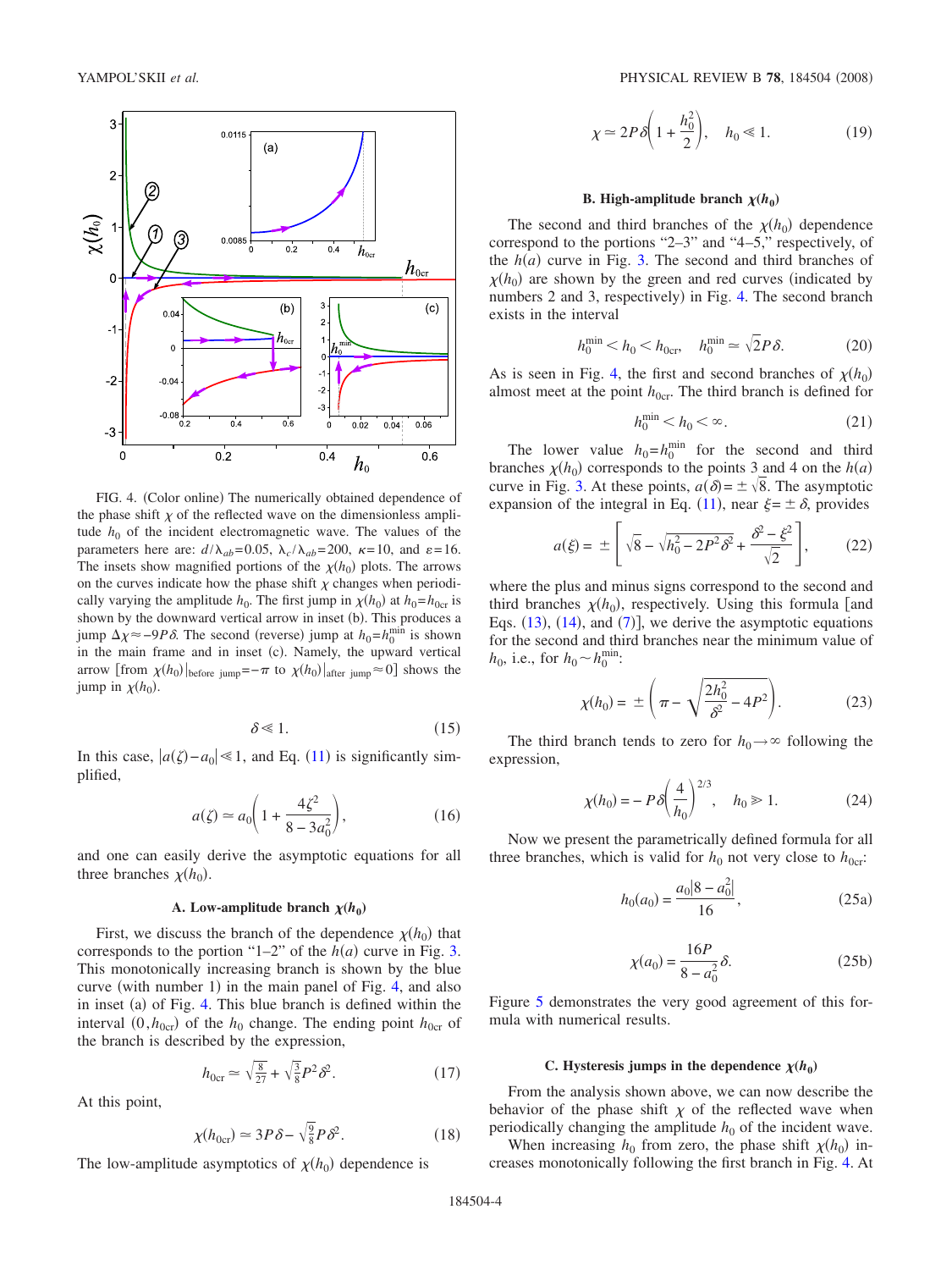<span id="page-4-9"></span>

FIG. 5. (Color online) The phase shift  $\chi$  of the reflected wave versus the dimensionless amplitude  $h_0$  of the incident wave, for  $d/\lambda_{ab} = 0.05$ ,  $\lambda_c/\lambda_{ab} = 200$ ,  $\kappa = 10$ , and  $\varepsilon = 16$ . The solid curves are the plots of the three branches of the function given by Eq.  $(25)$  $(25)$  $(25)$ while the dots were numerically obtained from Eqs.  $(7)$  $(7)$  $(7)$ ,  $(11)$  $(11)$  $(11)$ ,  $(13)$  $(13)$  $(13)$ , and  $(14)$  $(14)$  $(14)$ .

the point  $h_0 = h_{0cr}$ , the first branch comes to the end, and a jump to the third branch should occur by further increasing  $h_0$ . The phase shift  $\chi(h_0)$  jumps from the value

$$
\chi(h_{0cr} - 0) \simeq 3P\delta
$$

to the final value

$$
\chi(h_{0\text{cr}}+0) \simeq -6P\delta.
$$

Thus, the jump here is

$$
\Delta \chi|_{h_0 = h_{0cr}} \approx -9P\delta. \tag{26}
$$

When decreasing  $h_0$ , the phase shift  $\chi(h_0)$  decreases following the third branch, crosses the point  $h_0 = h_{0cr}$ , and only at the point  $h_0 = h_0^{\text{min}}$  it performs a reverse jump to the first branch. Therefore, now

$$
\Delta \chi|_{h_0 = h_0^{\min}} \approx \pi. \tag{27}
$$

Thus, the hysteretic jumps  $\Delta \chi$  of the phase  $\chi(h_0)$  of the reflected wave could be observed when periodically changing the amplitude  $h_0$  of the incident wave.

### **IV. CONCLUSION**

In this paper, we have predicted and theoretically analyzed unusual phenomenon for conducting media. We have shown that, due to the specific nonlinearity of layered superconductors, hysteretic jumps of the surface reactance could be observed when periodically changing the amplitude  $H_0$  of the incident wave. A remarkable feature of the predicted phenomenon is the relatively small values of the necessary ac amplitudes  $H_0$ . The hysteretic jumps can be observed even when  $\varphi \ll 1$ . According to our analysis, the critical amplitude is

$$
H_{0\text{cr}} = h_{0\text{cr}} \cdot \mathcal{H}_0 \frac{(1 - \Omega^2)}{\kappa} \ll \mathcal{H}_0 \sim 20 \text{ Oe.}
$$

There are two small parameters here,  $(1 - \Omega^2)$  and  $1/\kappa$ . As was shown in Ref. [13,](#page-5-1) the heating effect is negligible for such ac amplitudes.

The phenomenon discussed here is another exciting example of the numerous unusual effects related to the very specific nonlinearity of layered superconductors.

### **ACKNOWLEDGMENTS**

We gratefully acknowledge partial support from the National Security Agency (NSA), Laboratory of Physical Sciences (LPS), U.S. Army Research Office (USARO), National Science Foundation (NSF) Grants No. EIA-0130383 and No. JSPS-RFBR 06-02-91200, and Core-to-Core (CTC) program supported by Japan Society for Promotion of Science (JSPS). S.S. acknowledges support from the EPSRC-GB via Contracts No. EP/D072581/1 and No. EP/F005482/1, and ESF network-program "Arrays of Quantum Dots and Josephson Junctions."

- <sup>1</sup>D. N. Christodoulides, F. Lederer, and Ya. Silberger, Nature (London) 424, 817 (2003).
- <span id="page-4-0"></span> $^{2}$ B. Barnes and R. Sambles, Phys. World 19(1), 17 (2006).; Th. Krauss, *ibid.* **19**(2), 32 (2006).
- <sup>3</sup>T. W. Ebbesen, C. Genet, and S. I. Bozhevolnyi, Phys. Today **61**(5), 44 (2008).
- <span id="page-4-2"></span><span id="page-4-1"></span>4A. V. Kats, M. L. Nesterov, and A. Yu. Nikitin, Phys. Rev. B **72**, 193405 (2005); A. V. Kats and I. S. Spevak, *ibid.* 65, 195406  $(2002).$
- <span id="page-4-3"></span>5S. Suntsov, K. G. Makris, D. N. Christodoulides, G. I. Stegeman, A. Haché, R. Morandotti, H. Yang, G. Salamo, and M. Sorel, Phys. Rev. Lett. 96, 063901 (2006); J. Hudock, S. Suntsov, D. N. Christodoulides, and G. I. Stegeman, Opt. Express **13**, 7720  $(2005).$
- <span id="page-4-4"></span><sup>6</sup> R. Ruppin, J. Phys.: Condens. Matter 13, 1811 (2001); I. V. Shadrivov, A. A. Sukhorukov, and Yu. S. Kivshar, Phys. Rev. E 67, 057602 (2003); A. V. Kats, S. Savel'ev, V. A. Yampol'skii, and F. Nori, Phys. Rev. Lett. 98, 073901 (2007).
- <span id="page-4-8"></span><sup>7</sup> I. V. Shadrivov, A. A. Sukhorukov, Yu. S. Kivshar, A. A. Zharov, A. D. Boardman, and P. Egan, Phys. Rev. E **69**, 016617  $(2004).$
- 8K. Yu. Bliokh, Yu. P. Bliokh, V. Freilikher, S. Savel'ev, and F. Nori, Rev. Mod. Phys. **80**, 1201 (2008).
- <span id="page-4-5"></span>9S. Savel'ev, V. Yampol'skii, and F. Nori, Phys. Rev. Lett. **95**, 187002 (2005); Physica C 445-448, 183 (2006).
- <span id="page-4-7"></span><span id="page-4-6"></span><sup>10</sup> A. Hessel and A. A. Oliner, Appl. Opt. **4**, 1275 (1965); V. M. Agranovich and D. L. Mills, *Surface Polaritons* (Nauka, Moscow, 1985); H. Raether, *Surface Plasmons* (Springer, New York,